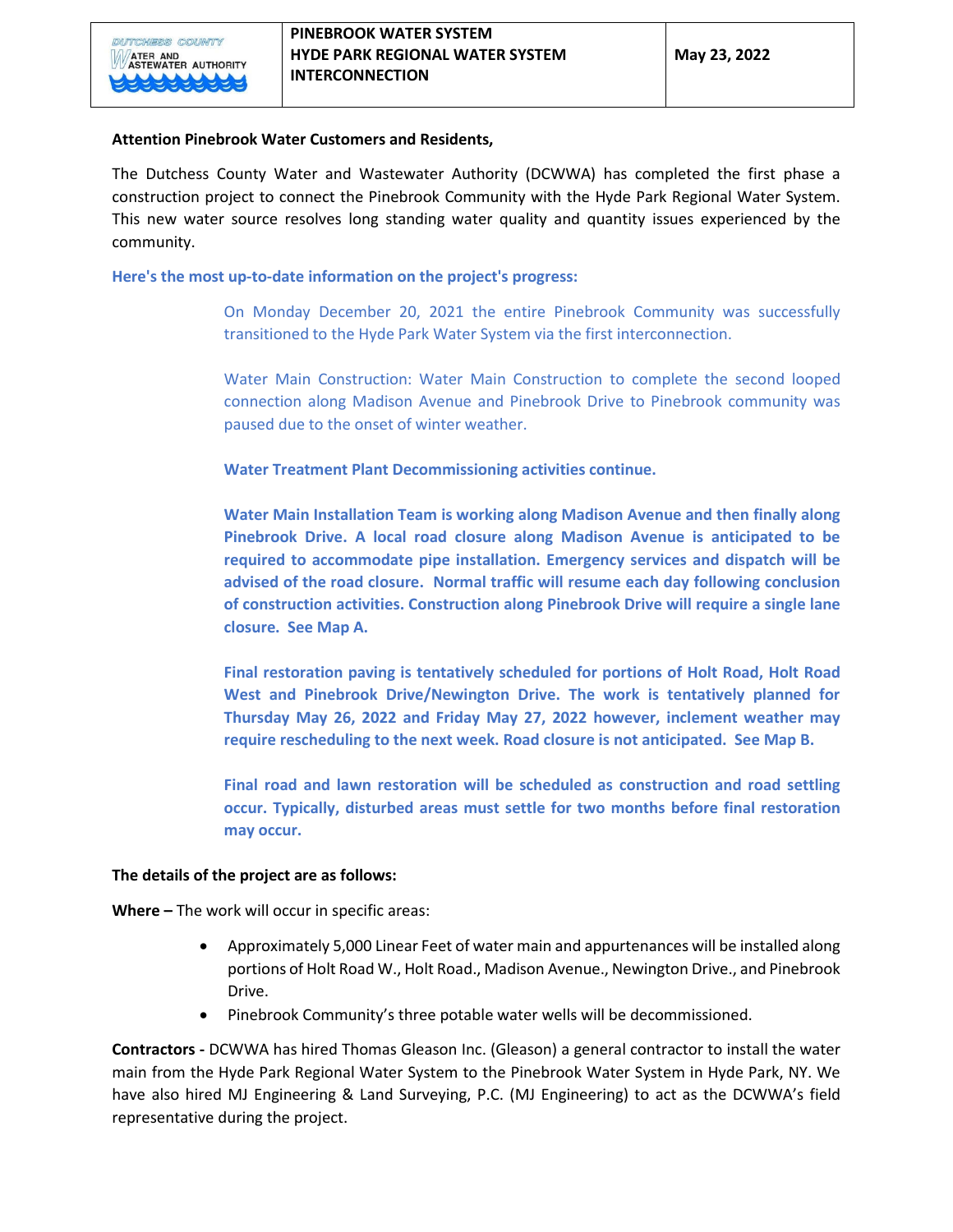**When** – Gleason's workers will also be in the community surveying the pipe route, conducting test pits, and determining the best method to address rock anticipated in the trench. Gleason's workers have contacted property owners that may be affected by rock removal activities that may include Trench Blasting. If required, Trench Blasting will be conducted by NYS Licensed Blasters following Federal, State and Local requirements to ensure a community safe and efficient project. All residents within 200 feet of blasting activities will be notified about the potential for blasting activities. All residents within 100 feet of the blasting operation shall be given one hour notice before each blast. Water main installation work is anticipated to begin during July running through the summer into the fall of 2022. The project includes the earliest interconnection possible while additional water main looping is completed to optimize water quality and fire protection to the Pinebrook community. Construction Progress Updates will be provided via the DCWWA's Alerts and Advisory Page via www.DCWWA.org.

Unless there is an emergency or other unforeseen event, project work should typically occur from 7:00 am to 5:00 pm, Monday to Friday. During this time, travel along public and private roads serving your community may be impacted as the Contractor installs water main along the project area. We apologize in advance for the inconvenience and have asked our contractor to minimize the impact of their activities on the Project area to the extent possible. We appreciate your patience as we work together to bring this important project to a successful conclusion.

**On-site Contacts** – During the Project, MJ Engineering will be the DCWWA's field representative and will be coordinating the work with our Contractor in the project area. Should you have a question or concern, please contact in person the Gleason field crew supervisor or the MJ Engineering field representative. You may also contact the DCWWA.

Contractor – Thomas Gleason, Inc.

Pre-Blast Survey Team (Rocky Rift Consulting) – Donald Haney – (570) 656-2273

Drilling and Blasting Team (Hayduk Enterprises) – Jacob Hayduk – (570) 945-3242

Thomas Gleason Construction Team – (845) 454-3730, (845) 453-2947 & (845) 453-3501

Field Representative – MJ Engineering & Land Surveying, P.C. (MJ Engineering)

Field Construction Administration Observer – Dan Giblin – (607) 743-3257

Construction Administration Consultant - Kurt Nichols – (518) 857-8270

System Operator - JCO, Inc. Contract Operator

System Emergency: Mon-Sun., 845-926-8790 (Cody Nelson) or 845-706-7424 if you are unable to reach Cody Nelson All System Emergencies after 4:00 pm and on Saturday and Sunday should be directed to Byrnes Answering Service at (845) 431-6677

DCWWA –

Project Manager – Jonathan Churins – (845) 486-3624

Main Office – (845) 486-3601

Thank you for your cooperation with this Project.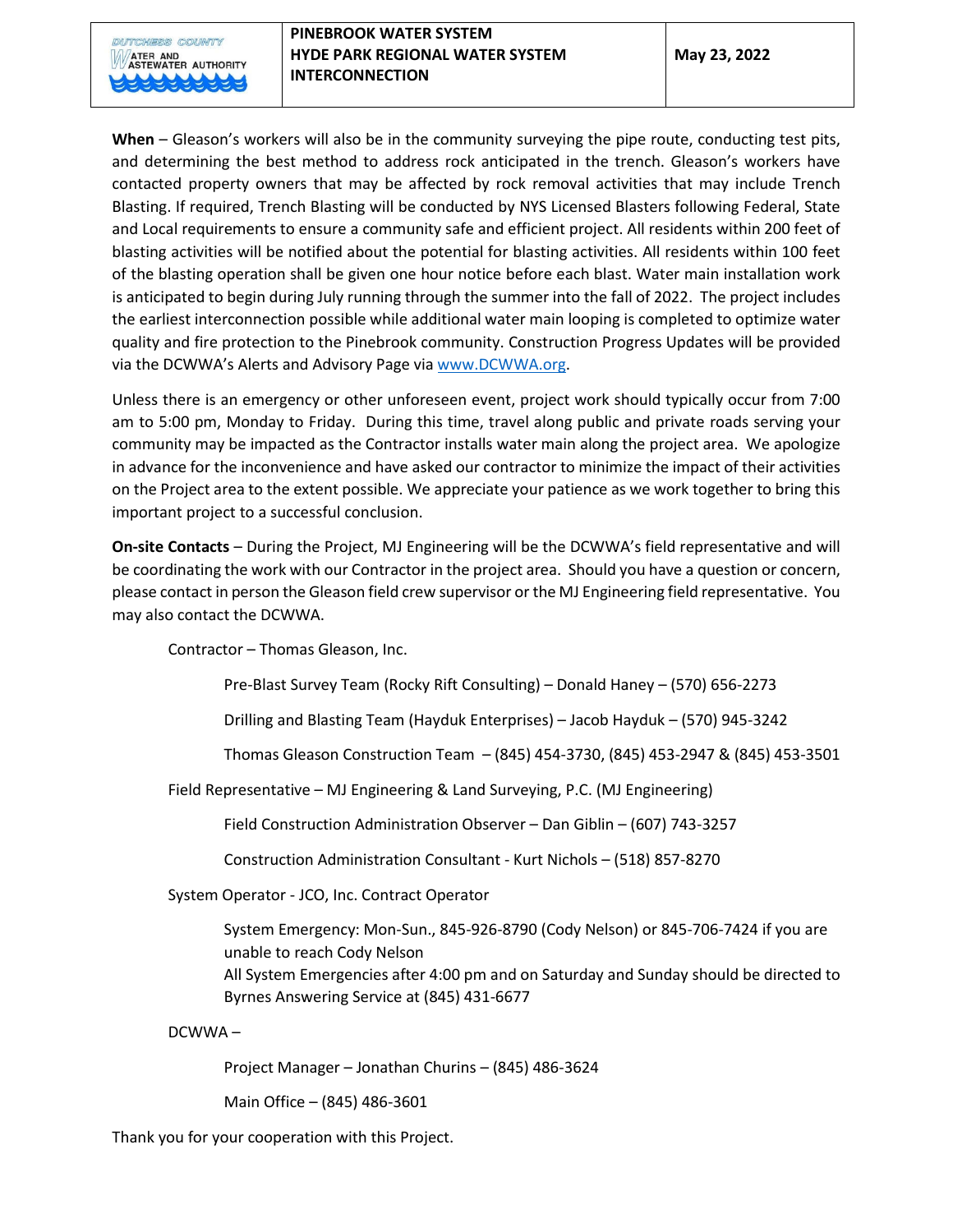

\*\* Landlords – Please share this notice with your tenants. \*\*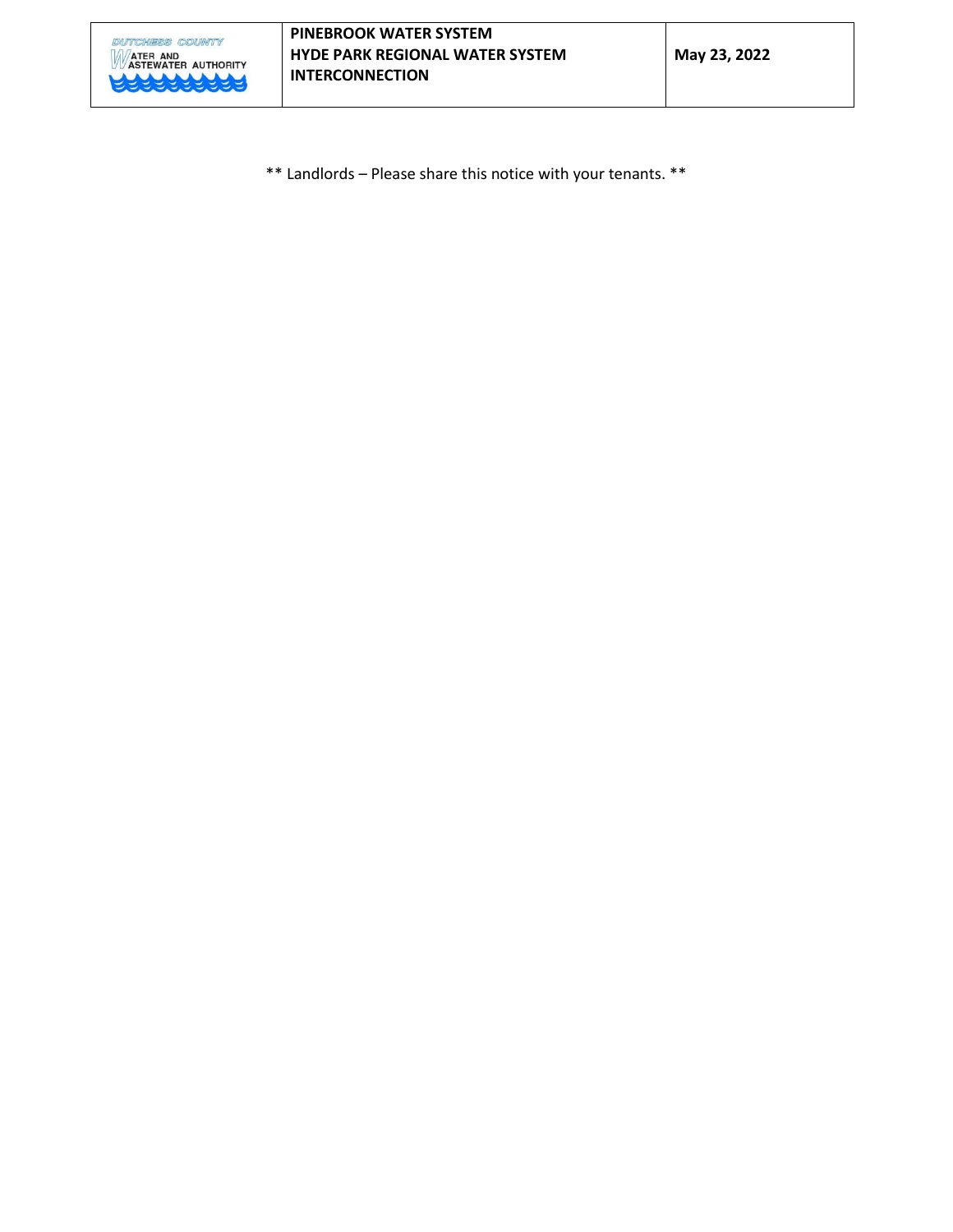